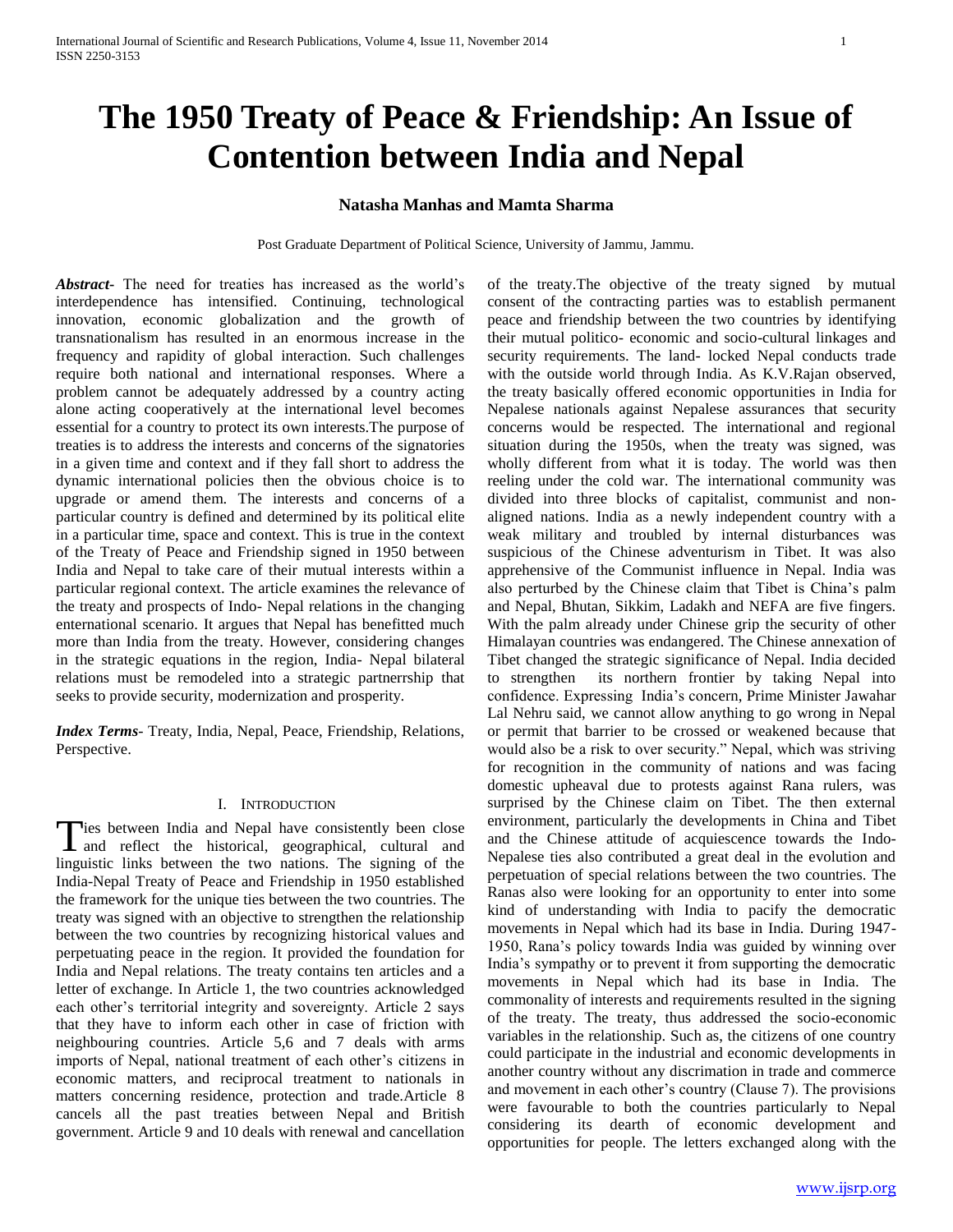treaty explicitly states: it may be necessary for some time to come to offer the Nepalese nationals in India protection from unrestricted competition (Clause 3). This was done to protect the interests of the Nepalese. At the same time, Nepal also agreed to give first preference to the Government of India or Indian nationals in development projects related to natural resources .When the countries erected barriers to strengthen their security, India and Nepal through the treaty agreed for an open border and tried to bring their countries socially, culturally and economically closer. The treaty could have become a model for bilateral cooperation where the signatories played on each other"s strengths but with the passage of time, the mutual interests and concerns have changed in tone and tenor. For example, the open border, which is a historical reality and took into consideration the socio-cultural-economic and security interests of the signatories was infringed by the forces inimical to the interests of the two countries. The mutuality in the security interests was questioned. The treaty which provides for 'national' treatment for each other"s citizens in matter of entry, movement and business in their respective territories, is a reflection of the unique relationship.

 The 1950 Treaty of Peace and Friendship has been a matter of acute controversy between India and Nepal more or less since the late 1950s when a 'secret' letter exchanged with the Treaty was made public. This letter, together with the Treaty was signed by the head of an oligarchical government i.e. the Rana regime that was about to be overthrown by a democratic movement. The Ranas in its last days in power were desperate for foreign assistance for its survival and were prepared to act in tune with New Delhi. Pt.Jawahar Lal Nehru, a shrewd politician, quickly grasped the situation and opportunity which it offered. The Ranas in Nepal fully accommodated India"s security and commercial interests. Soon that oligarchical regime fell in Nepal but the treaty concluded by that regime survived and survives till today, much to the discomfort of Nepal.

 The issue of revision of Indo-Nepal Treaty of Peace and Friendship considered unequal by most Nepalis, was first raised publicly by Prime Minister Kirti Nidhi Bista in the year 1969 terming it as obsolete and outdated. The argument put forward for its revision had to do with India not abiding by the related clauses of that treaty (Article II requires that both governments inform each other of any serious friction or misunderstanding with any neighbouring state likely to cause any breach in the friendly relations subsisting between the two countries). Letter exchanged with the treaty stipulates clearly that the two governments shall consult each other and devise effective counter – measures to deal with the threat from a foreign aggressor. India had taken two unilateral actions during its war with China in 1962 (along Ladakh region) and the Pakistan in 1965 (disputed region of Kashmir) without informing Nepal on both occasions despite the treaty obliging both parties to do so. Even later in 1971, India"s direct involvement against Pakistan for Bangladesh independence without Nepal"s knowledge breached the important article of that treaty. Holding India responsible for violating certain provisions of the treaty, Prime Minister Kirti Nidhi Bista said, developments have taken place in India"s relations with the Soviet Union and the United States on the one hand and with Pakistan and China on the other. Nepal was not informed about these developments and India therefore

assumed and has led Nepal to assume that exchange of information on such cases is not necessary". These views were expressed in print media and were not forwarded to the Government of India officially to amend or abrogate the Treaty. Hence, there was no response from the Indian government on this.

 With the introduction of multi-party democracy in Nepal in 1990, the treaty became an important electoral issue for some political parties in Nepal. It was by the Communist government of Nepal during 1994-95 that a demand was raised officially for the revision of this treaty for the first time. But it was the with the launch of Maoist Insurgency in Nepal in 1996, the demand for the revision of the treaty gained momentum. The 40 – point demands of the Communist Party of Nepal (Maoist) also focused on this issue and generated intense anti-India feelings during the people"s war in Nepal. Nepalese Foreign Minister Kamal Thapa visited India in September 1997, with a "non-paper", which, for the first time, introduced some ideas for a revision of the treaty. Most recently, the CPN-Maoist, in its manifesto for the 2008 Constituent Assembly elections, promised to abrogate the treaty and maintain equal distance between India and China. However, the Nepali Congress (NC) manifesto was silent on the matter. The Communist Party of Nepal(Unified Marxist- Leninist (CPN-UML) promised to review 'all unequal treaties', a reference to the 1950 Treaty between India and Nepal.

 Almost forty years down the line in 2008, the Prime Minister, Pushpa Kamal Dahal, terming Indo-Nepal 1950 treaty as unequal from a security relation point of view called for scrapping it off. He also called for a revisit and review of several other treaties such as the Mahakali Treaty of 1996. Even today the core grievance of Maoists in Nepal is the 1950 Treaty of Peace and Friendship signed with India.

### II. NEPALESE PERCEPTIONS

 Nepalese reservations to the treaty are based on several issues, ranging from security to free movement of people across the border:

 **First,** Nepalese scholars argue that the treaty was signed with a Rana Prime Minister who was not elected by the people and therefore does not represent the Nepali political consensus. They also refer to the unequal status of the signatories as an example of the build-in-inequality in the treaty

Second, the treaty is considered as a legacy of British imperialism. After 1947, the relations between India and Nepal had to start on a new scale of heightened ideological passions of democracy. Even though the two countries were ready to write their political destiny, the relevant treaties and practices that started during the British rule were not done away with. The Standstill Agreement signed in 1949 accepted all the previous treaties signed as valid till new treaties and agreements could be signed.The Treaty of Peace and Friendship of 1950 was a reflection of the Treaty of Peace and Friendship signed in 1923 but with changes made to suit the political context of the time. Six decades have gone by but reference to the continuation of the British policies still find reference in the general perception on India – Nepal relations and continues to haunt the Nepalese elite. It has become a yard stick to critically measure the policies with India even though Nepal had good working relations with the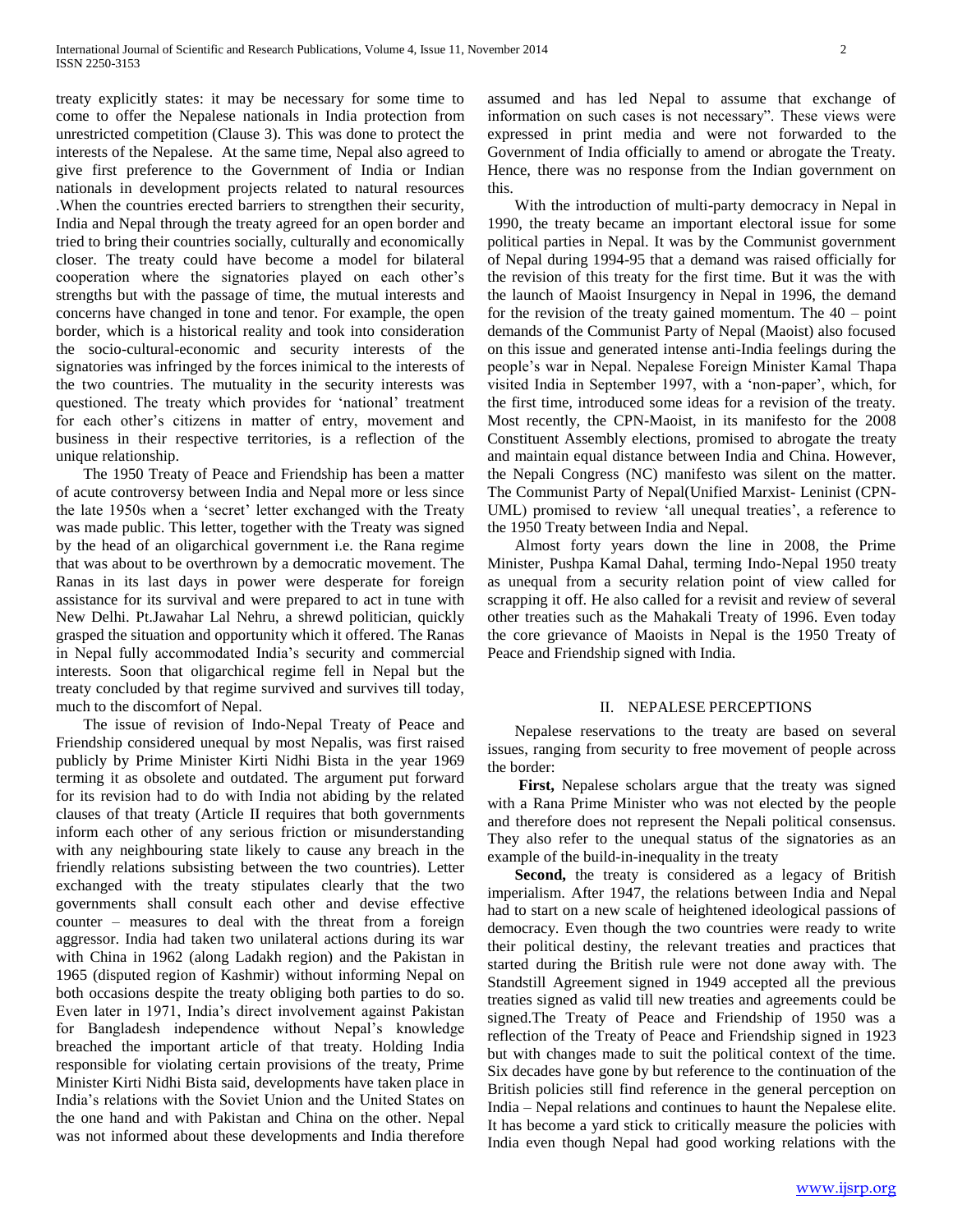British. The Left parties in Nepal such as Communist Party of Nepal (Unified Marxist- Leninist), Unified Communist Party of Nepal (Maoist), Nepal Workers and Peasant Party have often declared India"s relations with Nepal as imperialistic and hegemonistic and responsible for signing unequal treaties with Nepal. This view was further consolidated after the merger of Sikkim in 1975 and became an easy prey for the domestic consumption in Nepal. The words hegemonistic and imperialistic reflect a continuation of British India"s legacy that gets exacerbated by the big size of India vis-à-vis its small, landlocked neighbour.

 **Third,** it is argued that this treaty of Peace and Friendship is an outmoted treaty and derogations from it are common place. Since both countries have led many of its provisions fall into disuse in the last 50 years, the time has come to review the treaty and replace it by a new one. One of the arguments advanced by Maoists to make its case against this treaty is that the government in New Delhi remained silent when Nepalese were forced to leave certain North-eastern states e.g., Assam and Meghalaya in the late 1980s. It is argued that India should not expect Nepal to conform to a treaty to which India itself is unable to conform.

 **Fourth,** many Nepalese complain about the influx of Indian labourers into Nepal. The government of Nepal states that it is difficult for a small country with a population of 27 million to accord national treatment to the Indians which is more than 1 billion in population. Hence, Nepal has enacted laws barring foreign nationals, including Indians from owning land in Nepal. As Nepal borders on some of the poorer parts of India, there is a continuous flow into Nepal of Indian immigrants and labourers in search of work. This places an unfair burden on Nepal and gives unreasonable say to India in the conduct of domestic affairs of Nepal. It is argued that this treaty has never acquired validity.

Fifth, this treaty is described not only unequal but as an attack on Nepal"s sovereignty on the ground that the circumstances in which the treaty was signed have changed and therefore, there is no relevance of this treaty anymore.

Sixth, most of the criticism of this treaty is surrounded around the politico-strategic aspects of the same. It is alleged that India has been more concerned about its strategic and security interests in the Himalayas and has ignored Nepal"s sovereignty. Article 5 of the Treaty states : The government of Nepal shall be free to import, from or through the territory of India, arms, ammunition or war like material and equipment necessary for the security of Nepal. The procedure giving effect to this arrangement shall be worked out by the two governments acting in consultation. At the same time, the letter of exchange which was kept secret till 1959 says : "Any arms, ammunition or war like material and equipment necessary for the security of Nepal that the government of Nepal may import through the territory of India shall be so imported with the assistance and agreement of the Government of India". This article clearly brings Nepal under the security umbrella of India.

 **Seventh,** Nepal has reservations on clause 6 that allows the citizens to participate in the industrial and national development in each other"s country and clause 7, which grants the citizens the right to reside, own property participate in trade and commerce and enjoy other privileges in one another's country. The demand of India of reciprocal "national treatment" for its citizens in Nepalese territory and access to all the Nepal"s natural resources,

while Nepalese citizens are being discriminated against while acquiring property in India is inconsistent with Nepal"s exercise of full sovereignty. Over the years, there have been many instances when India has ignored the provisions of the treaty. Article 2 of the treaty requires the two governments to inform each other of any serious friction with any neighbouring state likely to cause any breach in their friendly relations. Nepalese argue that India did not inform or consult Nepal during war with China in 1962 and with Pakistan more than once. However, India argues that Koirala government was kept in close touch by its Indian counterpart on the developments in Sino-Indian relations.

### III. INDIAN PERSPECTIVE

 The reaction of Government of India on the 1950 Treaty of Peace and Friendship is defensive and has stemmed from its larger policy of denying the extra-regional powers a foothold in the region and keeping it away from cold war politics. India regards the 1950 Treaty of Peace and Friendship as valid and insists upon full compliance of its provisions by Nepal. Nevertheless, it emerged from the debate during the 1989 stalemate between India and Nepal that India too was prepared to enter into negotiations with Nepal on the whole gamut of mutual relations, including the 1950 Treaty of Peace and Friendship. But what India was saying was that because of its "special relationship" with Nepal it had been very generous to its neighbor in many matters and now, since the latter was intended on changing this "special relationship", in view of New Delhi, Nepal was merely like Bangladesh and Pakistan thus not worthy of generous treatment by India. After the emergence of Maoist Insurgency in Nepal, the demand for the revision of the treaty gained momentum as their first demand in the 40-point declaration was that "all the unequal treaties and arguments including the 1950 Treaty of Peace and Friendship with India ought to be abolished. The demand for the revision of treaty is seen by India as Nepal"s changed relations with China. Nepal has been in favour of equitable relations with India and China and in this regard, the treaty has been viewed as an obstacle. It is true that Nepal has friendly relations with China and the circumstances of the early 1950s do not prevail anymore. But the point is that the treaty puts no hurdles on closer Nepal-China relations. The fact remains that Nepal concluded border treaty with China despite the 1950 Treaty of Peace and Friendship with India. Nepal also accepted aid and imported arms from China and even sought Chinese assistance for the construction of roads and other infrastructure development. It opened relations with several other countries as well. The treaty never obstructed Nepal"s diplomatic postures. So, it is mainly for the political reasons that the treaty has been viewed as an obstacle and an issue.

 When the Unified Communist Party of Nepal- Maoist (UCPN- Maoist) emerged as the largest party in the Constituent Assembly elections and formed the government in 2008 in Nepal, the issue of revision of treaty was further highlighted. Also on his visit to India as Nepal"s Prime Minister Pushap Kamal Dahal( Prachanda) proposed revision of the treaty. However, his government fell in May 2009 and the issue could not move further. This proposal for revision pertained to renegotiating cooperation on water resource development, halting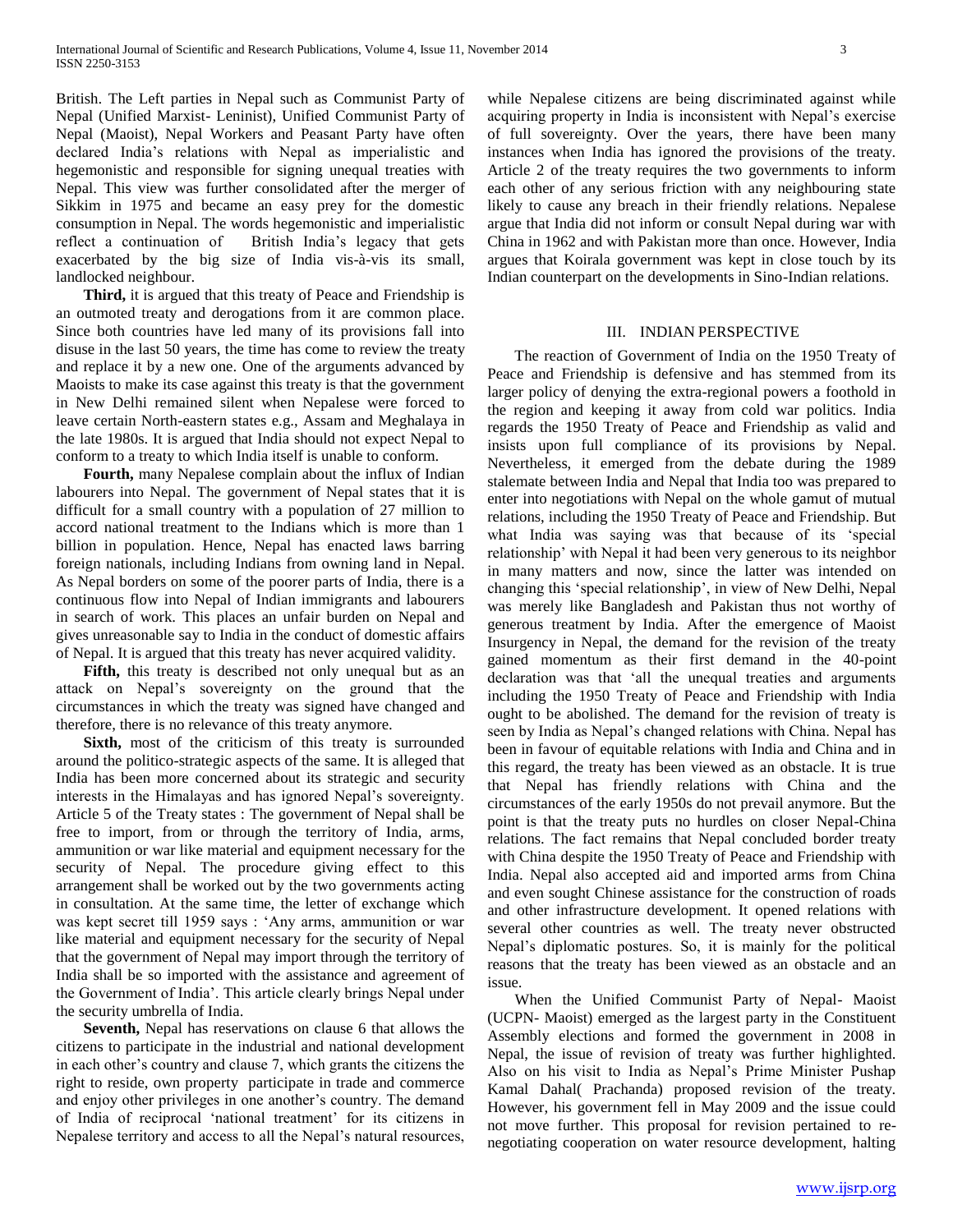the recruitment of Gurkhas in the Indian Army, solving issues like land encroachment by the Indian side and border management and regulation. These defined the political agenda of the UCPN-Maoist before and after the Constituent Assembly elections. Nepal"s other left-wing party the Communist Party of Nepal – Unified Marxist- Leninist (CPN-UML) equally rallied for a revised treaty with India, although it was not the main tenet of its election agenda. Unlike the UCPN- Maoist and CPN-UML, the Nepali Congress (NC) has been silent on this issue. The Madheshi parties believe that border management as an inevitable corollary to revision will devastate the special relations between the people of the southern plains (Terai) and the people of the Indian states of Bihar and Uttar Pradesh. The traditional ties of the roti-beti (bread and butter) in the region cannot be ignored by those proposing revision. Moreover, they argue that this will greatly impact the Nepali Pahadi (hill ) people who earn their livelihood in different cities of India.

 India has expressed its readiness to "review" the treaty. But the Nepali side has not been able to emerge with a concrete model for a revised treaty. A revision of the 1950 Treaty of Peace and Friendship has to be realistic and practical taking note of the citizens of both countries who enjoy various privileges reciprocally. Any revision of the treaty may directly or indirectly affect the life of citizens on both sides of the border, an aspect that needs to be carefully considered. The long standing India-Nepal relationship based on the inseparable bonds of culture and history cannot be ignored in the name of treaty revision. Nepali experts believe in the short term, a reconsideration of the treaty and claims for the sealing of borders can make political elites sufficiently happy; however, in the long run, it cannot work in favour of India-Nepal relations.

 Therefore the continued rhetoric calling for a revision of the 1950 Treaty of Peace and Friendship leaves many questions unanswered as whether a revised treaty duly transforms India-Nepal relations for the better and solve existing disputes or would the Indians and Nepalese arrive at consensus if the treaty is to be revised. In practice, the treaty is more breached than respected by both the countries. Since some of the provisions in the treaty became irrelevant with the changing international scenario, both countries have violated its provisions as the situation demanded. As a result, the treaty remained virtually defunct on several fronts.The disrespect to the treaty first appeared while the Prime Minister of Nepal Tanka Prasad argued in favour of equidistance between India and China in 1956. Subsequently, the monarchy identified India as its main enemy because of its support to the democratic forces and looked towards China as a savior. The vital elements of the strategic as well as socio-economic components of the treaty and the inherent inter-dependence between these components have become nearly eroded. The initiatives for most of the moves made to erode the 1950 treaty and other bilateral arrangements came from Nepal.There were several factors responsible for this erosion of the treaty: (i) prior to the 1962 Sino-Indian war, India was regarded as a security guarantor to Nepal. India"s poor performance in the 1962 war reduced its power relevance in the region.The Chinese adventurism also forced India to encourage other big powers to counter the Chinese presence in Nepal.(ii) during that time, India failed to fulfill the economic and technical needs of Nepal for development and modernization. This gave

an opportunity to diversify Nepal"s relationship with other countries. Dependence on India decreased due to alternative employment opportunities for Nepalese youth in other countries. Moreover, the concept of security has undergone transformation due to the emergence of nuclear powers in Asia. This has affected the relevance of Nepal as a buffer state between China and India. Unlike the 1950s, Nepal has got new trade routes with China. The Constitutional Monarchy has been replaced by Parliamentary Democracy. On the other hand, the present power equation in Asia is changing both in military and economic terms with the emergence of India as a major player. In this scenario, the new dispensation in Nepal would like to continue the treaty with some changes. The leadership in Nepal is expected to adopt a balanced policy towards India.

### IV. CONCLUSION

 India – Nepal Treaty of Peace and Friendship of 1950 is a bed rock of the special relations that exist between India and Nepal. Although Nepal has some reservations on the treaty and resorted to political posturing, it has not withdrawn from the treaty. Nepal has, in the past, taken measures to neutralise India"s overbearing influence on many occasions. It has used the China card to balance India. It has introduced a work permit system for the Indian workers in 1988 and many discriminatory measures vis-à-vis the Indians in violation of the spirit of the treaty. On this part, India has tried to ensure Nepalese compliance in various ways, which have been termed by the Nepalese as coercive and high – handed. It is surprising that the treaty has survived to this date despite reservations from both countries on certain issues. Moreover, there is a consensus at the moment that the treaty requires revision taking into account the changing international and regional scenario. The fact remains that Nepal will continue to be dependent on India given the geographical realities. India will also have to acknowledge the historical linkages with Nepal and the strategic importance of developing a multi-faceted partnership within future. India has to adopt a liberal approach towards providing trade and transit facilities for Nepal and closely coordinate its security policies to counter emerging threats from non-state actors. Giving the close sociocultural linkages and the propensity of the people in the bordering regions to connect with each other, the borders should ideally be kept open with joint regulatory mechanisms. The new treaty needs to factor in all these perspectives and usher in a new partnership between the two countries.

#### **REFERENCES**

- [1] B.C. Upreti, "India Nepal Treaty of Peace and Friendship Nature, Problems and Question of Identity of Indian Nepalis," Tanka Bahadur Subba (eds.), Indian Nepalis : Issues and Perspective, New Delhi : Concept Publishing House, 2009.
- [2] Hari Bansh Jha, "1950 Treaty : A Visionary Approach", South Asia Analysis Group, Paper No. 3815, May 12, 2012, at southasiaanalysis.org/%5c papers 3815.html.
- [3] Leo. E. Rose., Nepal Strategy for survival, Kathmandu : Mandla Book Print, 2010.
- [4] Nihar Nayak, "India Nepal Peace and Friendship Treaty (1950) : Does it Require Revision? , Strategic Analysis, Vol. 34, No.4, July, 2010.